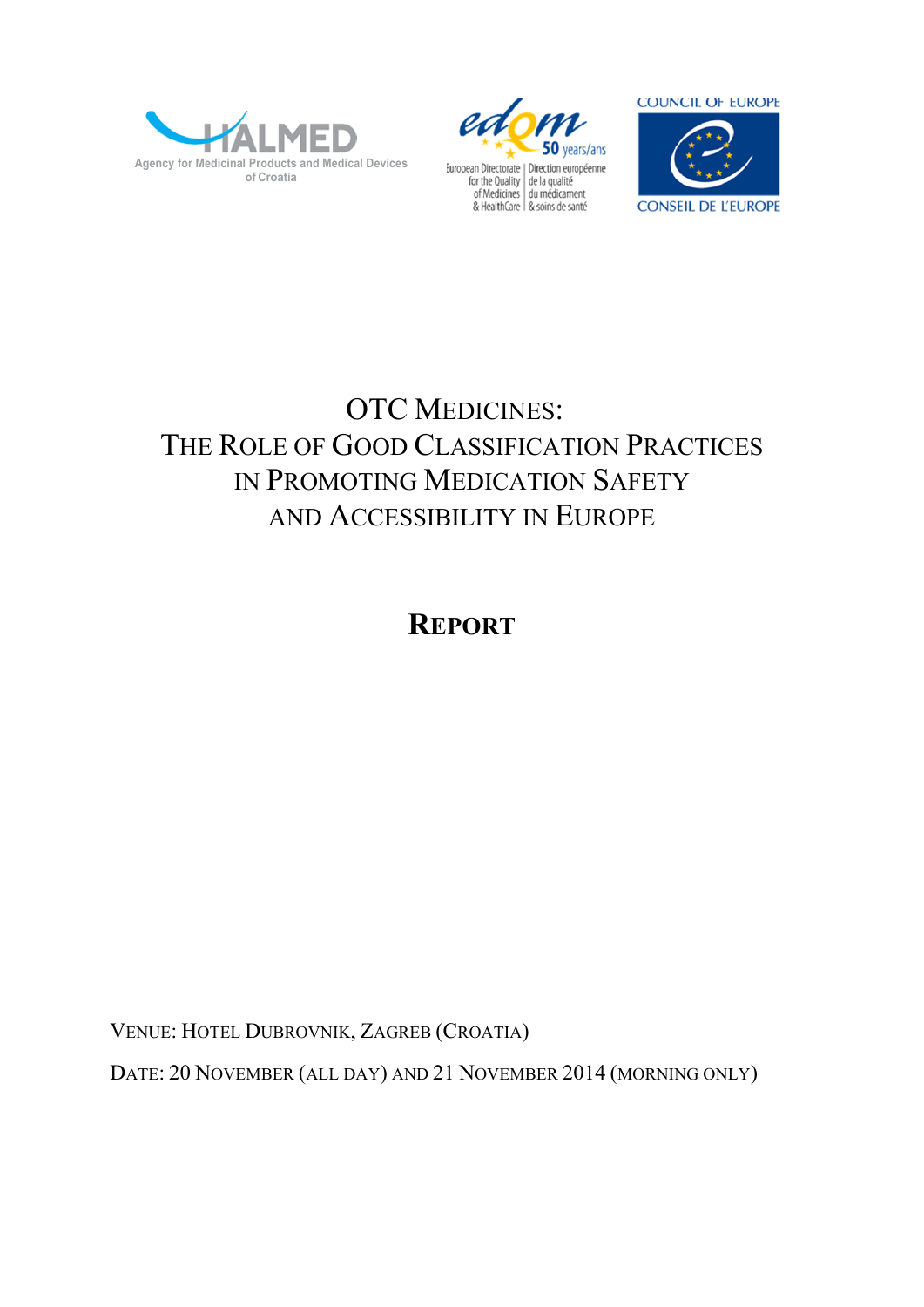# **Expert Workshop Principal Conclusions and Recommendations**

The Expert Workshop "Over-The-Counter (OTC) Medicines: The Role of Good Classification Practices in Promoting Medication Safety and Accessibility in Europe" brought together national and European health authorities, healthcare professionals, patients' organisations, the pharmaceutical industry and pharmaceutical wholesalers to explain the mandate and work of the Committee of Experts on the Classification of Medicines as regards their Supply (CD-P-PH/PHO), to collect feedback from different stakeholders on the main themes of the event, and progress towards harmonisation of good classification practices for OTC medicines, thus promoting safe and accessible medicines for patients in Europe.

The following is a summary of the main conclusions and recommendations grouped according to the workshop's three themes.

#### *Patients' Awareness and Education with respect to Safe and Appropriate Use of Medicines, with Special Attention to OTC Medicines*

- Importance of patient-centred healthcare: by definition, healthcare should be focused on patients. To ensure that healthcare remains true to this central purpose, proactive collaboration among different stakeholders (e.g. national and European health authorities, pharmaceutical industry, and healthcare professionals) is strongly encouraged. In particular, a concerted effort should be made to deliver clear, easy-to-understand, reliable and neutral information on both prescription and non-prescription medicines. This will enable patients to take responsible decisions and use their treatments safely and effectively.

- CD-P-PH/PHO's role: the CD-P-PH/PHO is advised to continue to take into account all aspects pertaining to health literacy when issuing recommendations for the classification of medicines. In particular, when recommending a switch from prescription to OTC status, special attention should be paid to the nature of the substance, local levels of health literacy and the actual needs of different countries. If necessary and with a view to fulfilling the above objective, consultative processes involving both patient and healthcare professional organisations in the work of the CD-P-PH/PHO could be launched.

#### *Distance Trade of Medicinal Products and New Modes of Medicinal Product Distribution*

- Novelty of the phenomenon: distance trading and, more specifically, online pharmacies are still a rather new phenomenon in some of the Council of Europe (CoE) member states. As a consequence, in spite of the entry into force of European Union (EU) Directive 2011/62/EU (which, it should be noted, only applies in the European Economic Area (EEA)), the picture of online drug trading remains fragmented and a number of questions about regulatory and practical aspects of the delivery of pharmacy services at a distance are as yet unanswered (e.g. legal framework in the CoE member states, conditions of sale to member states in which the legislation is different, safe access to medicines, information about medicines, etc.).

- Internet-based healthcare delivery: safeguarding consumers and ensuring the quality of medicines that are sold via internet is both complex and difficult. While distance selling certainly has advantages for patients (e.g. round the clock access to medicines, large number of products available, privacy, convenience, etc.), it may also place them at risk (e.g. infiltration of the legitimate supply chain, inappropriate use of medicines, limited opportunity for advice, etc.). With a view to protecting public health and individual consumers, all stakeholders are encouraged to cooperate to ensure that patients are aware of the risks associated with distance selling of medicinal products, that the quality of healthcare products is guaranteed, and that patients have access to objective, accurate and transparent information. Finally, further studies are recommended to gather available evidence on the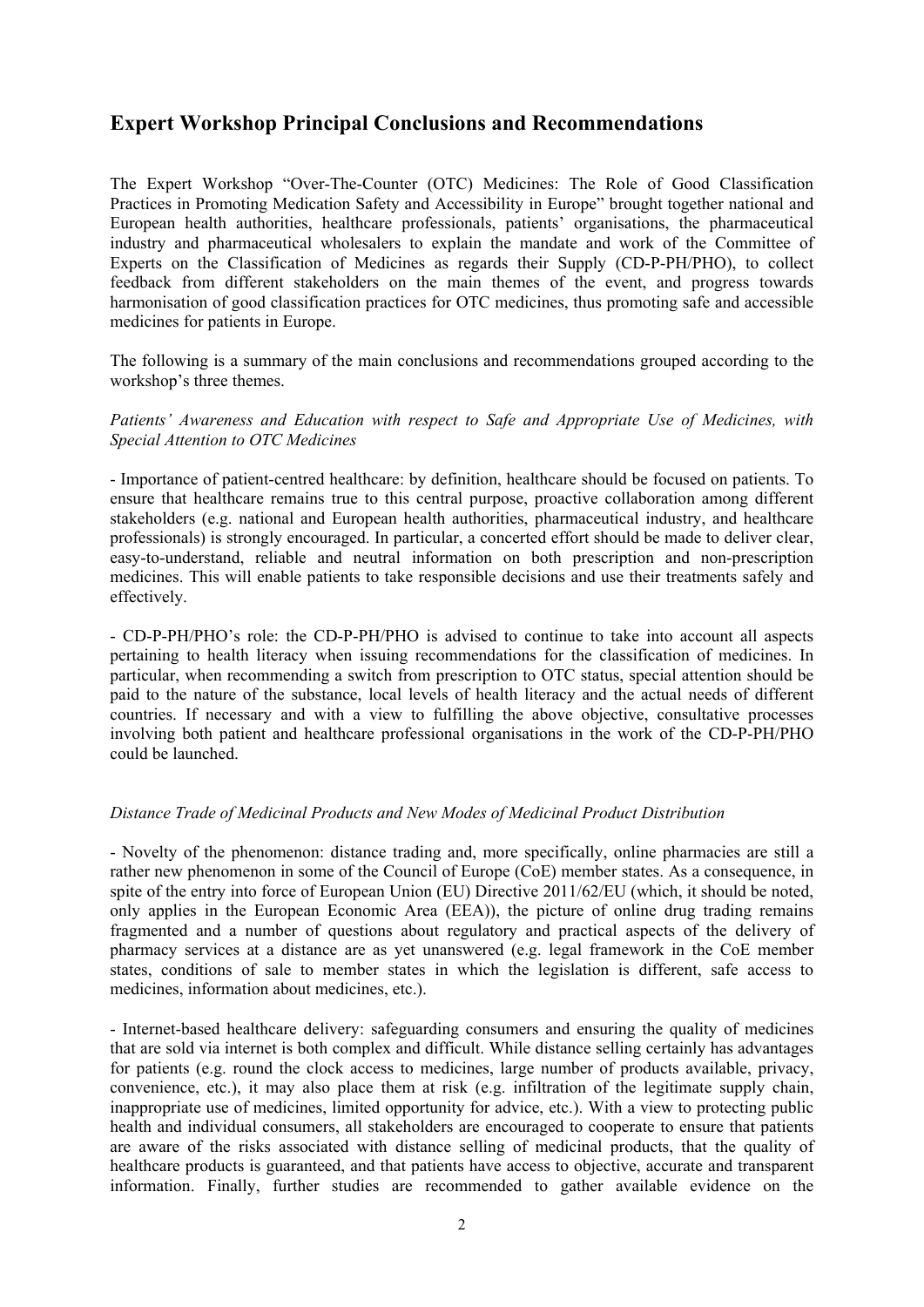phenomenon of distance trading of medicinal products, patients' knowledge of this new trend and their needs, and strategies to guarantee the quality, safety and efficacy of both medicinal products and the information pertaining to them.

- CD-P-PH/PHO's role: at this stage, the CD-P-PH/PHO is advised not to issue an additional recommendation on whether a medicinal product containing a given active substance should or should not be sold over the internet. However, when issuing a recommendation on the conditions for classification and supply of medicines, the CD-P-PH/PHO should take into consideration the fact that, in some CoE member states, certain medicinal products are available online.

In addition, given that the *Melclass* database could assist relevant stakeholders in verifying the terms and conditions under which a medicine is authorised for supply with or without a prescription in a given country in Europe, the Committee of Experts is invited to continue to maintain and regularly update the aforementioned database; if applicable, all stakeholders involved in medicine classification (e.g. health authorities, pharmaceutical industry, healthcare professionals, patients) could be invited to support the *Melclass* database by providing reliable and up-to-date information.

Finally, the CD-P-PH/PHO is encouraged to recirculate the survey administered in 2011, focusing on new trends in the modes of supply of medicines and their impact on good classification practices, in order to obtain a state-of-the-art overview of the situation.

*Possible Regulations of Supply Modes of OTC Medicines into "Pharmacy Only Medicines" and "General Sales Medicines"* 

- "Pharmacy Only Medicines" and "General Sales Medicines": "Pharmacy Only Medicines" can only be sold in pharmacies, under the supervision of a pharmacist, whereas "General Sales Medicines" can be sold from retail outlets other than registered pharmacies, such as supermarkets and petrol stations, without the supervision of a qualified healthcare professional. Liberalisation of OTC medicine sales outside pharmacies is currently under discussion in a number of countries in Europe. It is the national authorities that are competent to decide whether or not to allow the sale of medicines outside pharmacies and several criteria are usually taken into account (e.g. health system, cultural background, nature of the substance, health literacy, and economic considerations). Nevertheless, when deciding to allow the sale of certain medicines outside pharmacies, health authorities are invited to also take into account protection, promotion and maintenance of the safety and quality of medicines for patients.

- CD-P-PH/PHO's role: it must be borne in mind that the Committee of Experts' recommendations on the classification of substances are not mandatory and that it is out of the CD-P-PH/PHO's scope to recommend one approach over another.

At this stage, the CD-P-PH/PHO is advised not to issue recommendations which further subdivide OTC status into "Pharmacy Only Medicine" and "General Sales Medicine". However, given that the sale of OTC medicines outside pharmacies could become more and more widespread in Europe, the CD-P-PH/PHO is encouraged to monitor the above trend as well as its potential impact on medicinal product safety and accessibility.

The Committee of Experts PHO is also invited to include in the *Melclass* database the distinction between "Pharmacy Only Medicine" and "General Sales Medicine" in countries where sale of OTC medicines is permitted outside pharmacies.

Lastly, the Committee of Experts is invited to consider not restricting access to its database and encouraging the use of *Melclass* by the general public as well.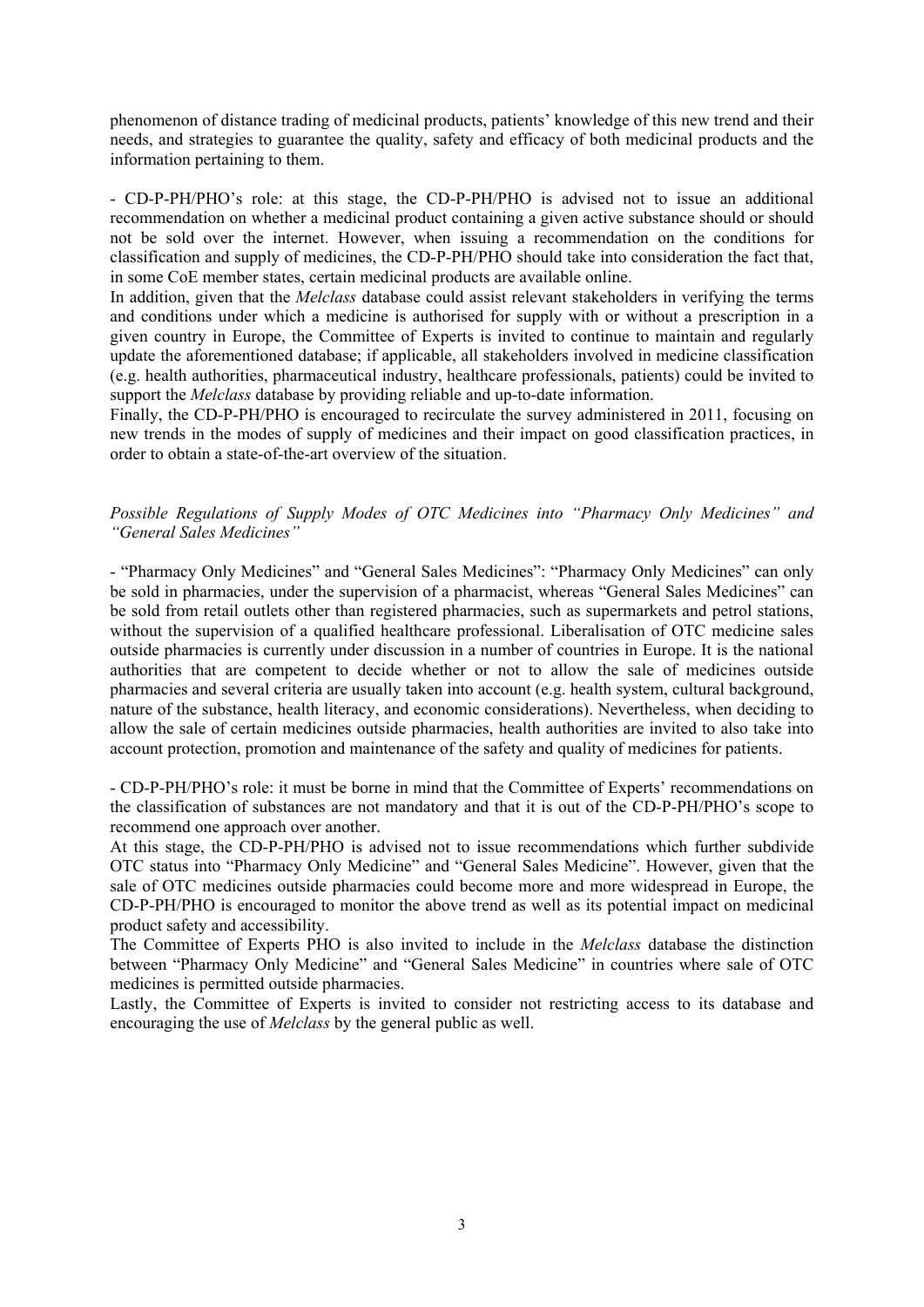# **Introductory Note**

This report provides a short summary of the workshop co-organised by the Council of Europe's European Directorate for the Quality of Medicines and HealthCare (EDQM) and the Croatian Agency for Medicinal Products and Medical Devices (HALMED) on 20-21 November 2014.

The workshop was held in Zagreb (Croatia) and was attended by a wide range of participants, including representatives of national and European competent drug authorities, ministries of health, patients' organisations, the pharmaceutical industry, pharmaceutical wholesalers and healthcare professionals.

The workshop was designed to enable participants to expand their knowledge and familiarise themselves with the work of the Committee of Experts on the Classification of Medicines as regards their Supply (CD-P-PH/PHO), which issues recommendations to health authorities of European Pharmacopoeia Members<sup>1</sup> for the classification of medicines on an annual basis and establishes good classification practices.

# **Workshop Background**

The availability of medicines with or without a medical prescription has implications for patient safety, accessibility of medicines to patients and responsible management of health care expenditure.

The decision on prescription status and related supply conditions is a core competency of national health authorities. The conditions for the supply of medicines vary considerably in the Council of Europe member states, due to the fact that the provisions are interpreted and implemented differently at national level and that important additional classification criteria are not harmonised.

The Committee of Experts CD-P-PH/PHO is co-ordinated by the EDQM (Council of Europe) and its working programme is based on Committee of Ministers Resolution ResAP(2007)1 on the classification of medicines as regards their supply<sup>2</sup>.

In its work, the CD-P-PH/PHO focuses on the promotion of public health and uses scientific approaches and methods, taking into account national assessments of direct and indirect risks which may occur under normal treatment conditions and under medical surveillance and as a result of foreseeable misuse or abuse of medicines.

Every year, the CD-P-PH/PHO issues recommendations to health authorities of CoE member states (EU and non-EU member states) regarding the classification of medicines, and establishes good classification practices<sup>3</sup>.

-

<sup>&</sup>lt;sup>1</sup> *European Pharmacopoeia Members*: Austria, Belgium, Bosnia and Herzegovina, Bulgaria, Croatia, Cyprus, the Czech Republic, Denmark, Estonia, Finland, France, Germany, Greece, Hungary, Iceland, Ireland, Italy, Latvia, Lithuania, Luxembourg, Malta, Montenegro, Netherlands, Norway, Poland, Portugal, Romania, Serbia, Slovakia, Slovenia, Spain, Sweden, Switzerland, "The Former Yugoslav Republic of Macedonia", Turkey, Ukraine, United Kingdom, and the European Union

*European Pharmacopoeia Observers*: Albania, Algeria, Argentina, Armenia, Australia, Azerbaijan, Belarus, Brazil, Canada, China, Georgia, Israel, Kazakhstan, Madagascar, Malaysia, Moldova, Morocco, Republic of Guinea, the Russian Federation, Senegal, Singapore, South Africa, Syria, Tunisia, the United States of America, the Taiwan Food and Drug Administration (TFDA) and the World Health Organization (WHO).

<sup>2</sup> http://go.edqm.eu/ResAP20071

<sup>3</sup> http://go.edqm.eu/PHO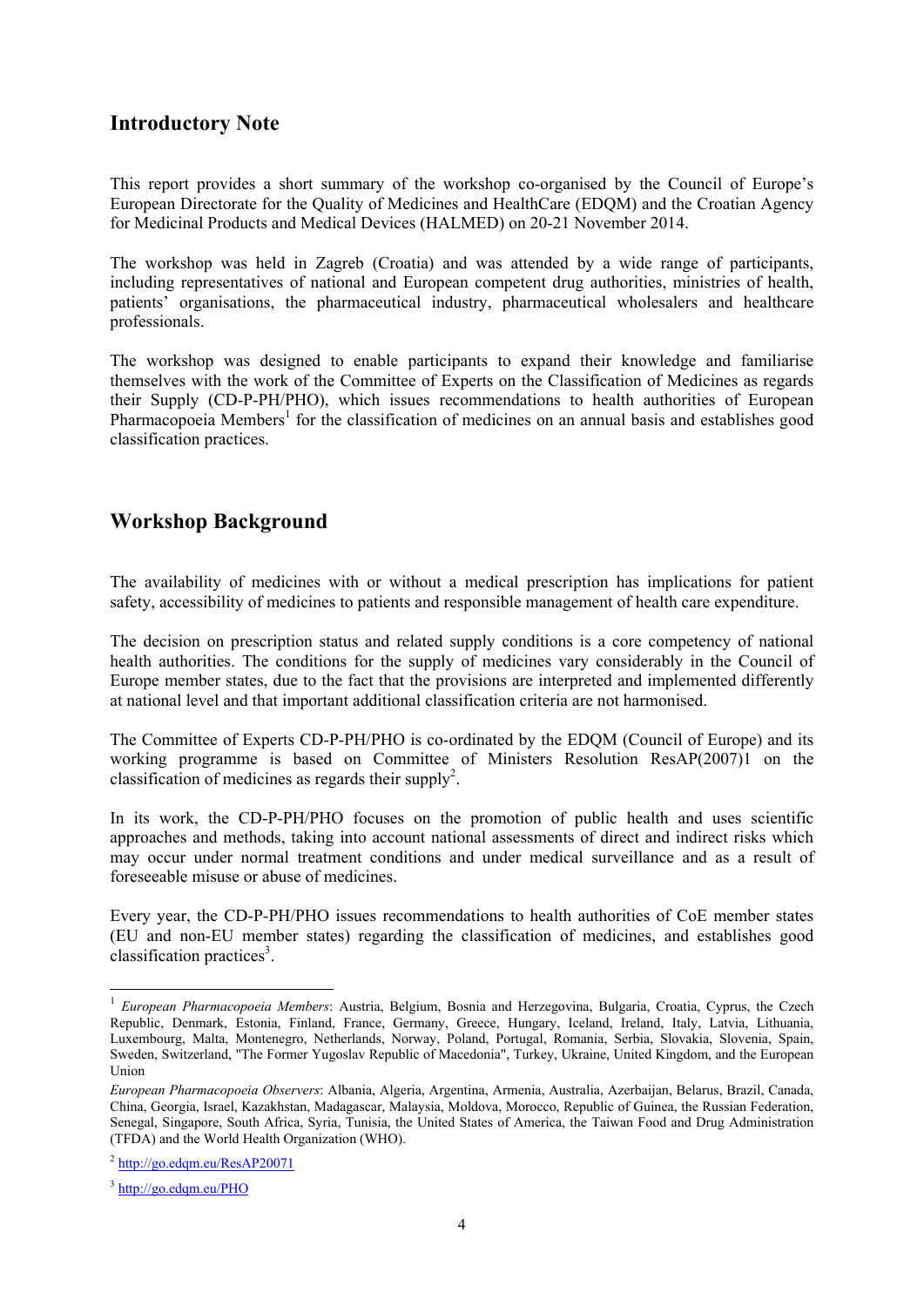The recommendations are also intended for use by the pharmaceutical industry and legal commercial operators of the mail order trade.

The classification criteria set out in the CoE Resolution ResAP(2007)1 and its previous versions have been taken over by EU Directives 92/26/CEE and 2001/83/EC (art 70-75). Directive 2001/83/EC refers to the Council of Europe in its whereas 32: "It is therefore appropriate, as an initial step, to harmonise the basic principles applicable to the classification for the supply of medicinal products in the Community or in the Member State concerned, while taking as a starting point the principles already established on this subject by the Council of Europe"*.* 

The working programme of the CD-P-PH/PHO is carried out with the awareness that:

- the current European Union directives foresee only two obligatory classification categories (prescription and non-prescription);

- important additional classifications applied by the Council of Europe resolutions in this field are not considered as mandatory;

- no other peremptory lists on the conditions of use for medicines classified as prescription or nonprescription are currently available;

- the classification status of medicines authorised in the EEA via the national and mutual recognition procedures remains a national competency of the member states. This was confirmed in EU Directive 2004/27/EC.

The CD-P-PH/PHO supervises the *Melclass* database, hosted by the EDQM<sup>4</sup>, which stores national information about the classification and supply conditions of medicines as well as the annually revised appendices to Resolution ResAP(2007)1. The information is publicly available. Other institutions, such as the European Medicines Agency (EMA), the Deutsches Institut für Medizinische Dokumentation und Information (DIMDI), and World Health Organization (WHO) Centre for Drug Statistics Methodology, provide information about the classification and supply status of medicines authorised in the European Union via the centralised, decentralised and mutual recognition procedures for marketing authorisation. Recommendations about 2400 medicines are published in the *Melclass* database.

Providing a platform for dialogue and consensus-building on the conditions for the supply of medicines in Europe as facilitated by Council of Europe Committee of Ministers Resolution ResAP(2007)1, the CD-P-PH/PHO promotes patient safety and, where appropriate, access to medicines without a prescription across Europe, thereby fostering public health and encouraging responsible management of healthcare resources.

# **Workshop Aims**

The workshop was focussed on:

- Understanding and learning about levels of patient awareness, education and health literacy with respect to the safe and appropriate use of OTC medications;

- Learning about new modes of medicinal product distribution, with special attention to distance trading of medicines;

<sup>-</sup><sup>4</sup> http://www.edqm.eu/melclass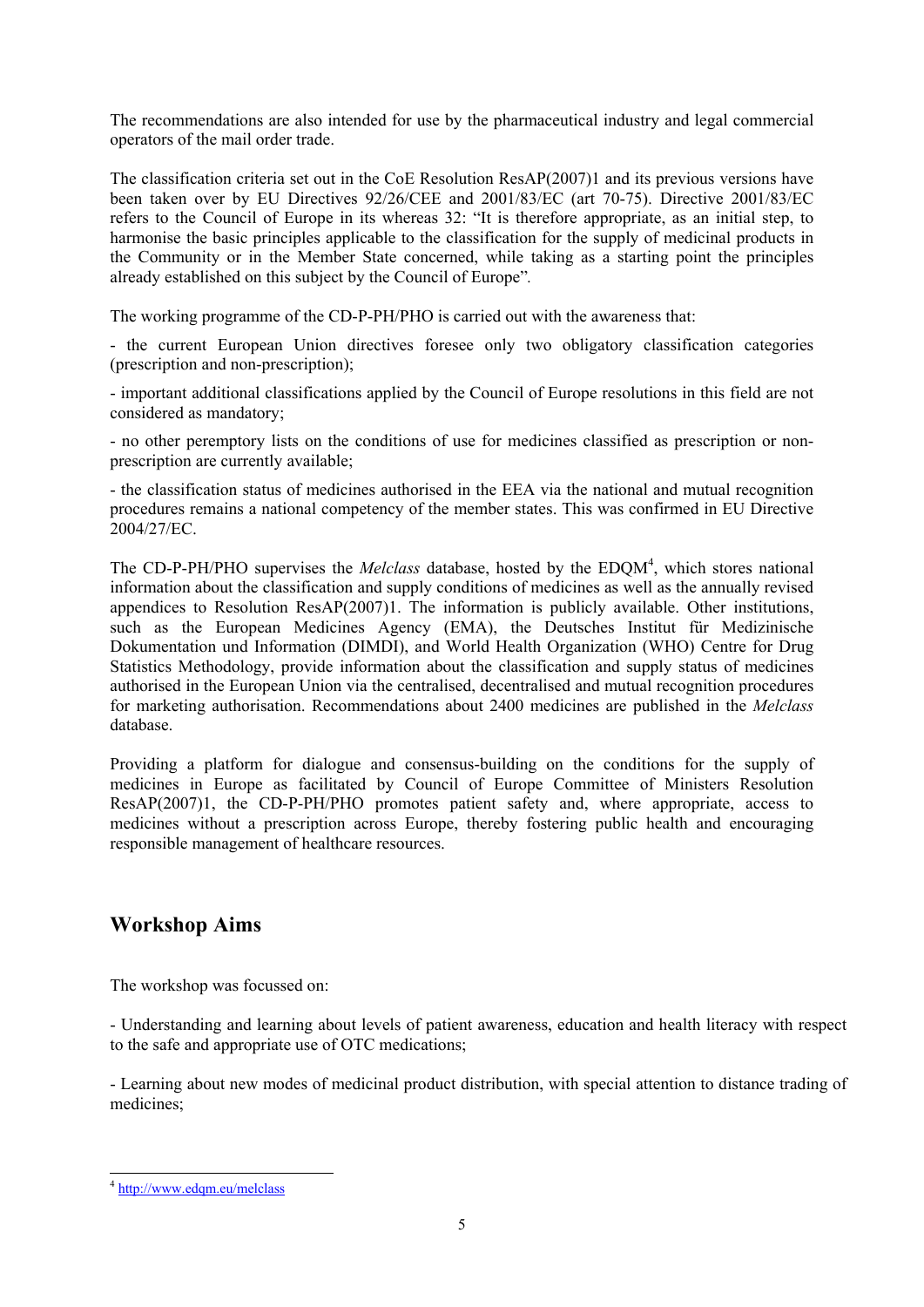- Examining the possible subdivision of OTC medicine supply modes into "Pharmacy-Only medicines" and "General Sales List medicines (GSL)";

- Providing a platform for discussion of the regulatory, scientific and societal dimensions of the above topics;

- Identifying key elements of good medicine classification practices related to the above topics, taking into account the regulatory, scientific and societal dimensions;

- Confirming and promoting the CD-P-PH/PHO's results as well as strengthening the CD-P-PH/PHO's role and function in the European context, with a view to enhancing the safety and accessibility of medicines in Europe.

# **Workshop Working Methods**

Keynote speakers, representing different stakeholder groups (health authorities; pharmaceutical industry; pharmaceutical wholesalers; healthcare professionals and patient representatives), presented the existing situation at European and national level and shared their views on the workshop topics.

Keynote presentations were followed by parallel breakout sessions intended to identify key elements of good medicine classification practices and develop specific contributions to the CD-P-PH/PHO's work programme and activities related to the workshop topics. The main outcomes of the breakout sessions were summarised in the plenary session.

Key outputs from the workshop were summed up on the closing day.

# **Workshop Programme, Press Release and Presentations**

The workshop programme, press release and presentations are available on the EDQM's website, under Publications, Products and Services; Publications; Proceedings of International Conferences; 20-21 November 2014, Zagreb, Croatia (link: http://go.edqm.eu/proceedings).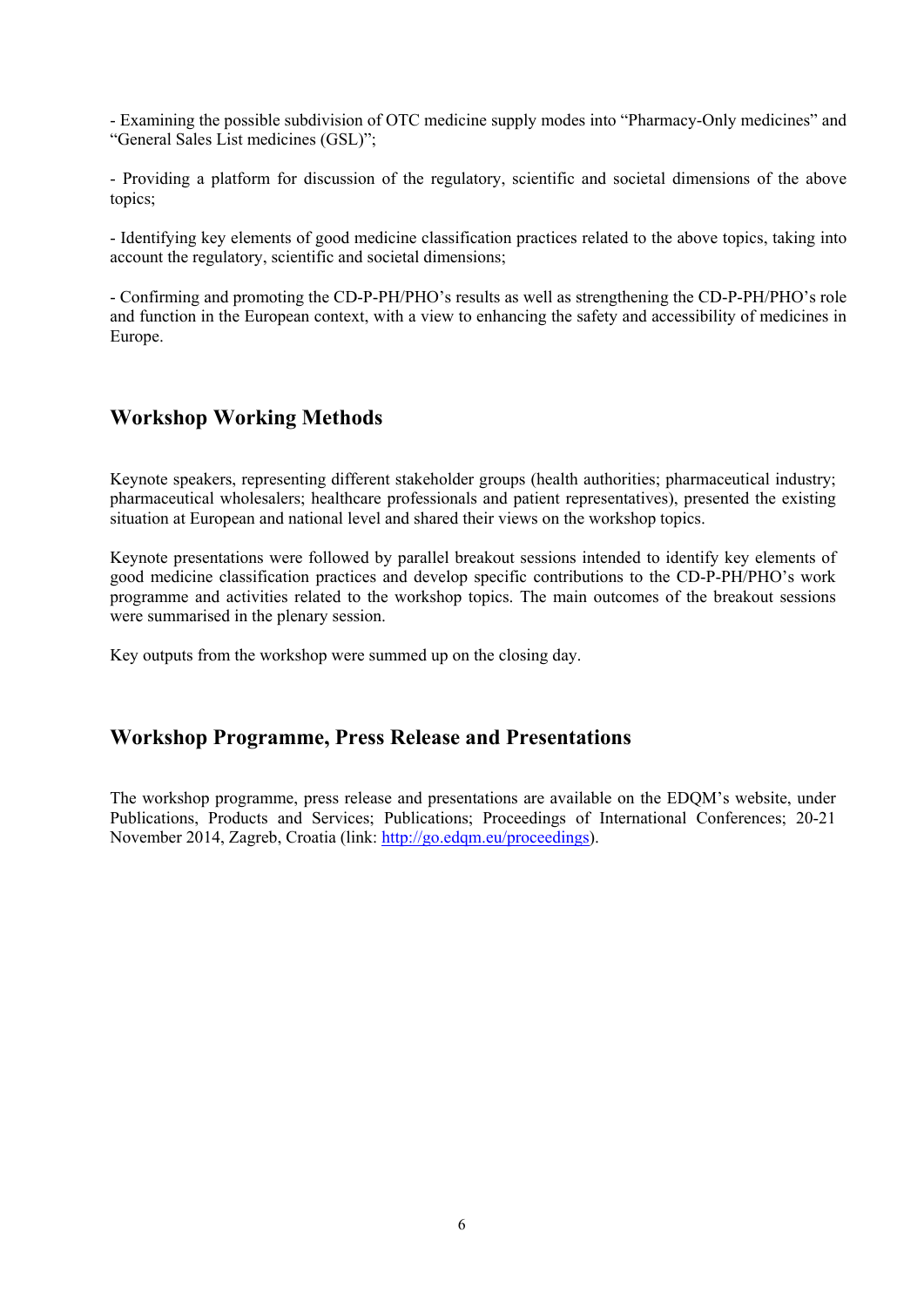# **Summary of Breakout Sessions**

## **1. Patients' Awareness and Education with respect to Safe and Appropriate Use of Medicines, with Special Attention to OTC Medicines**

## **Breakout Session "Regulatory Dimension"**

Moderators: Ms Frias (EMA) and Ms Macolic-Sarinic (HALMED)

The following points were highlighted during this breakout session:

#### *Patient engagement*

Patient engagement is valuable both nationally and where centrally authorised products are concerned.

At national level it is important to have the local patient perspective. National decisions should be tailored to the local situation and reflect patients' needs and circumstances. Issues such as health literacy, local language and healthcare systems are relevant to classification decisions and should be taken into account during the decision-making process.

Where centrally-authorised products are concerned, the EMA mainly consults patients about medicines for serious diseases or when an innovative reclassification/switch is proposed. In the OTC sector, their opinion is most frequently sought on herbal medicines.

#### *Successful reclassification*

Attention is drawn to the report of the EU Working Group on Promoting Good Governance of Nonprescription Drugs in Europe<sup>5</sup>, where the circumstances that enhance the likelihood of a successful reclassification/switch are described. In particular, the above report points out that the agreement of all stakeholders is important. The prescriber must support the switch, it must be practical for the pharmacist to implement if the medicine is proposed for OTC sale and supply, and the patient must be capable of understanding what constitutes safe and appropriate use of the medicine in the pharmacyonly or general sales list setting.

## *Role of the CD-P-PH/PHO and EMA*

The role of the Committee of Experts CD-P-PH/PHO is to provide information that will assist patients/consumers, industry, and regulators with classification decisions. The decisions represent good practice but are not mandatory unless or until they are incorporated into national law.

The EMA classifies medicines authorised through the centralised procedure as prescription or OTC, but the decision as to whether the medicine should be available from pharmacies only or on general sale is up to the member state and should reflect the national situation.

## **Breakout Session "Industrial Dimension"**

Moderators: Mr Dziekan (WSMI) and Mr Morris (HPRA)

The following points were highlighted during this breakout session:

-

<sup>&</sup>lt;sup>5</sup> http://goo.gl/aTDtmG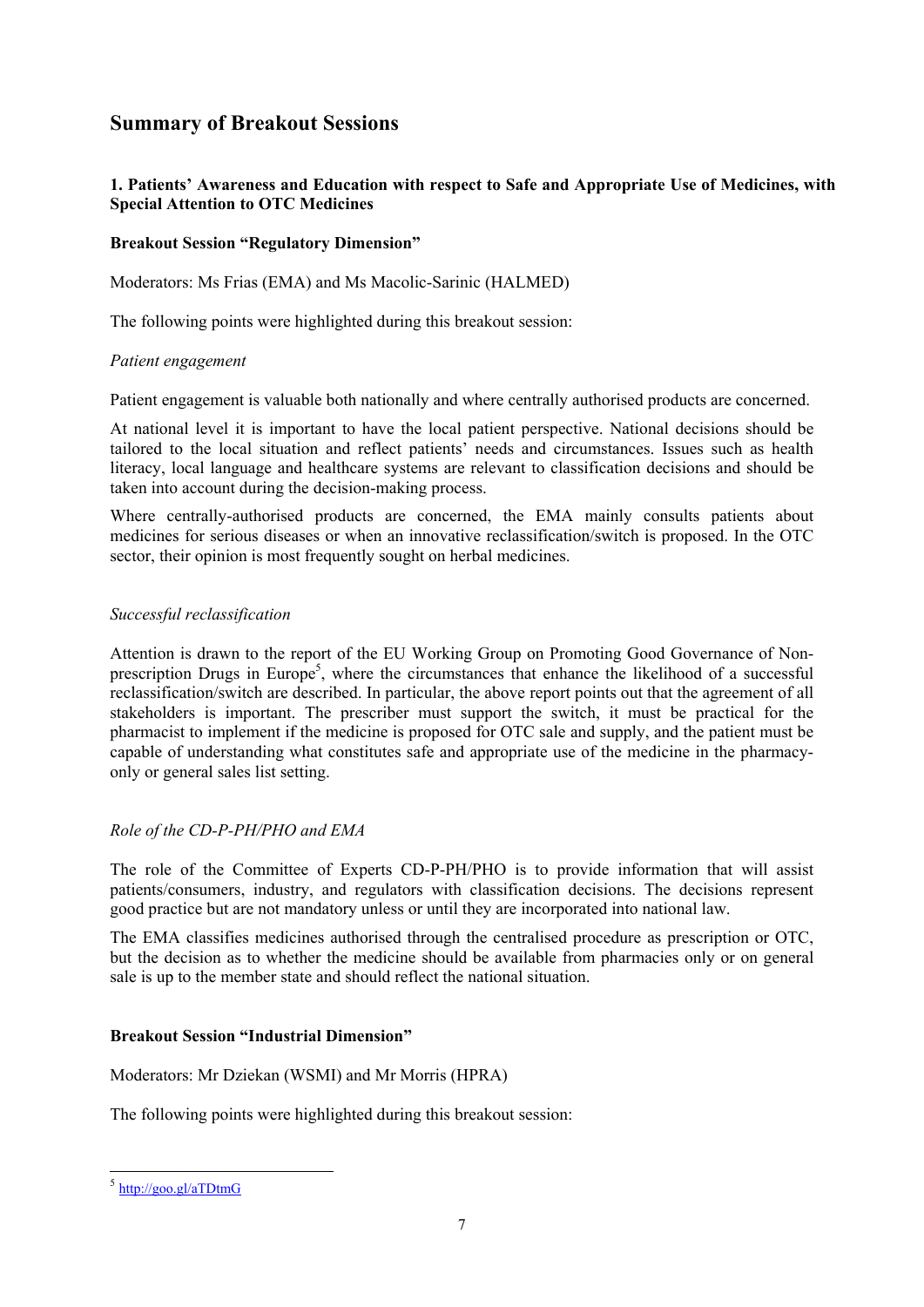#### *Role of healthcare professionals*

Healthcare professionals can help patients decrease the risks related to medicines and get the maximum benefits from their treatments. In particular, both physicians and pharmacists can provide leadership and support for safe and appropriate drug use. However, this is only possible if patients inform their healthcare providers about the medicines they are using. Inter-professional communication about patients' medicines is also to be encouraged.

Patient engagement is to be supported and this in turn requires political will. National self-care policies are necessary, an example being national self-care week in the United Kingdom. This must be underpinned by more accurate information for patients and national policies on health literacy. Many patients today suffer from chronic or non-communicable diseases and this is challenging in terms of communication to patients and the promotion of health literacy. This includes patients taking OTC medicines such as pain killers and cold remedies.

#### *Information sources*

Information on OTC products should be clear, reliable, independent and available to all.

In general, the patient information leaflet (PIL) is necessary for the safe use of medicines, but does not tell patients all they need to know about how to take their medicine, its potential side effects and the precautions for use required. Direct counselling and support from healthcare professionals is highly recommended.

Advertisement may also influence patients' decisions on the selection of OTC products. Medicine advertisements should be closely monitored in order to ensure that they are truthful and are not misleading or unfair. In this respect, it is recommended that advertisements reflect the information that is contained in the PIL which, in turn, should be unbiased, evidence-based, and presented in a clear, understandable and easily-readable way.

#### *Role of the CD-P-PH/PHO*

The CD-P-PH/PHO should continue to coordinate the updates of the *Melclass* database, presenting the classification status of medicines in the Council of Europe member states. However, the CD-P-PH/PHO should also consider adding more informative details for patients into the *Melclass* database and promote its use by the general public.

#### **Breakout Session "Social Dimension"**

Moderators: Ms Kreso (Croatian Alliance for Rare Diseases), Mr Hanzevacki (Health Center Zagrebwest), and Ms Hadjihamza (Government of the Republic of Macedonia Ministry of Health)

The following points were highlighted during this breakout session:

#### *Role of healthcare professionals*

Both physicians and pharmacists play an important role in raising patient awareness of safe and appropriate use of OTC medications. On the one hand, physicians should stay abreast of the trends in OTC medicines usage patterns as well as the risks associated with incorrect use of OTC drugs, instruct their patients on the safe and appropriate disposal of all types of medicines, and routinely incorporate discussions on OTC drugs into medical appointments. On the other hand, pharmacists should provide clear information on OTC treatments and usage, assist patients in the selection of appropriate drug therapies, provide guidance on the circumstances under which a physician should be consulted before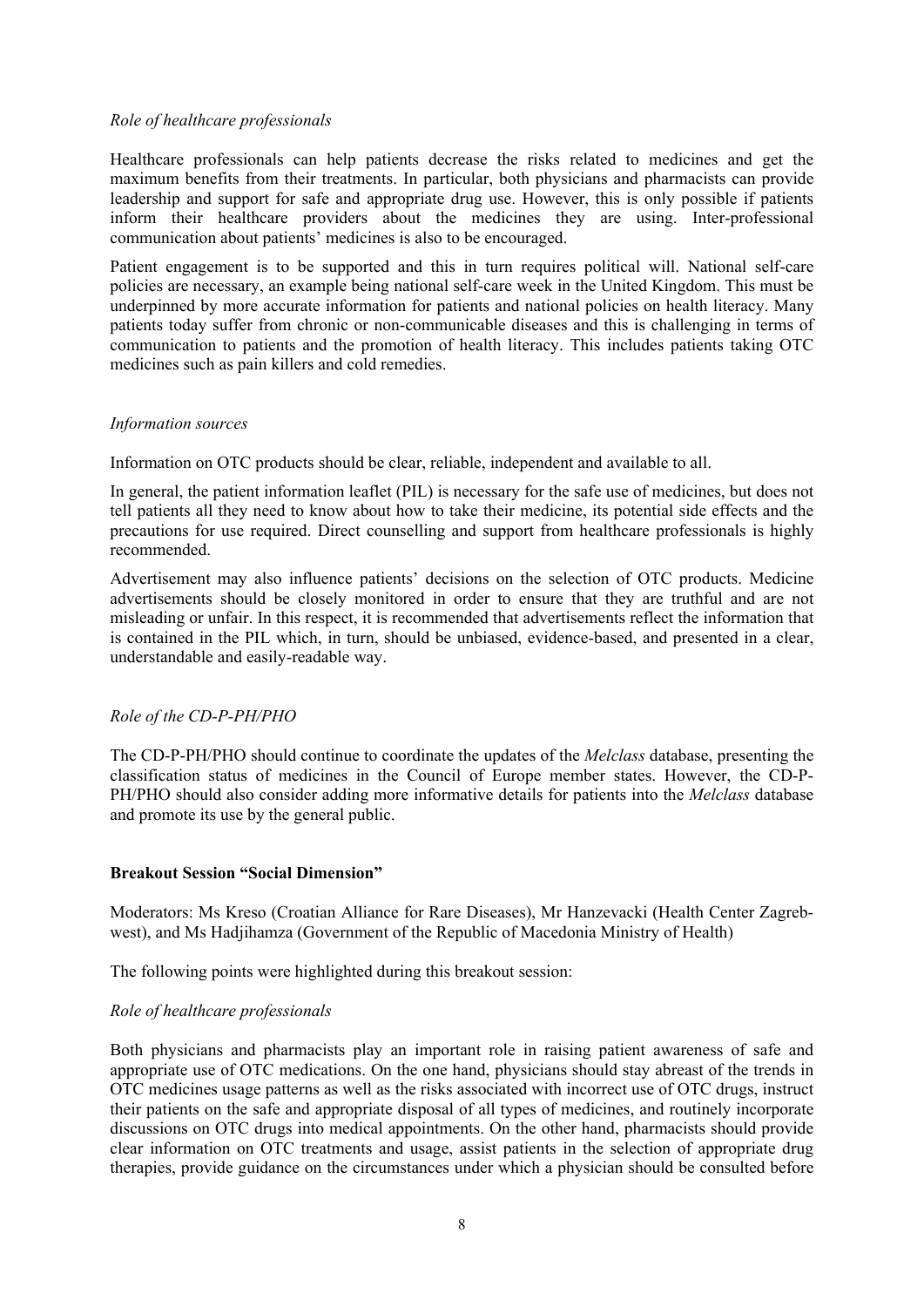patients start self-medicating, and promote the safe, appropriate, effective and responsible use of all medications.

Each of these efforts will help patients get the maximum benefit out of their OTC treatments while minimizing the risks of misuse.

#### *Information sources*

Information on OTC medicines is provided to patients through different channels (e.g. healthcare professionals, PILs, pharmaceutical industry). In general, there is a clear need for better access to objective and unambiguous sources of information instructing patients on the efficacy, safety and cost of OTC treatments.

#### *Health literacy*

Broadly speaking, patients' health literacy seems to be rather limited; therefore, there is a need to address the gap between the health information currently available and consumers' ability to understand and use this information to make safe and appropriate decisions.

The following strategies were proposed to address this issue:

- Health authorities should make health information more widely available and easily usable;

- Health professionals should be educated to become better communicators;

- Health literacy skills should be increased among both children and adults, and health literacy should be integrated into children's education programs;

- Health literacy incentives should involve all stakeholders from all relevant sectors and cooperation among these stakeholders should be strongly encouraged.

## *Role of the CD-P-PH/PHO*

Health literacy should remain one of the core criteria for medicine classification and should be carefully considered when issuing a medication classification status recommendation.

The CD-P-PH/PHO should continue to promote high quality, safe, and accessible medications. In order to do so, regular consultations and active engagement with patient organisations should be considered.

Lastly, more broadly speaking, the EDQM is encouraged to continue its efforts to improve the rational use of medicines, prevent inappropriate drug use, optimise treatment outcomes, and contribute to efficient and effective use of resources. In this context, reference was made to the mission and work of the Committee of Experts on Quality and Safety Standards in Pharmaceutical Practices and Pharmaceutical Care  $(CD-P-PH/PC)^6$ . In particular, attention was drawn to the CD-P-PH/PC's active contribution to advancing patient-centred care and enhancing healthcare professionals' communication and cooperation for the benefit of patients and enhanced responsible use of medications.

-

<sup>6</sup> http://go.edqm.eu/PC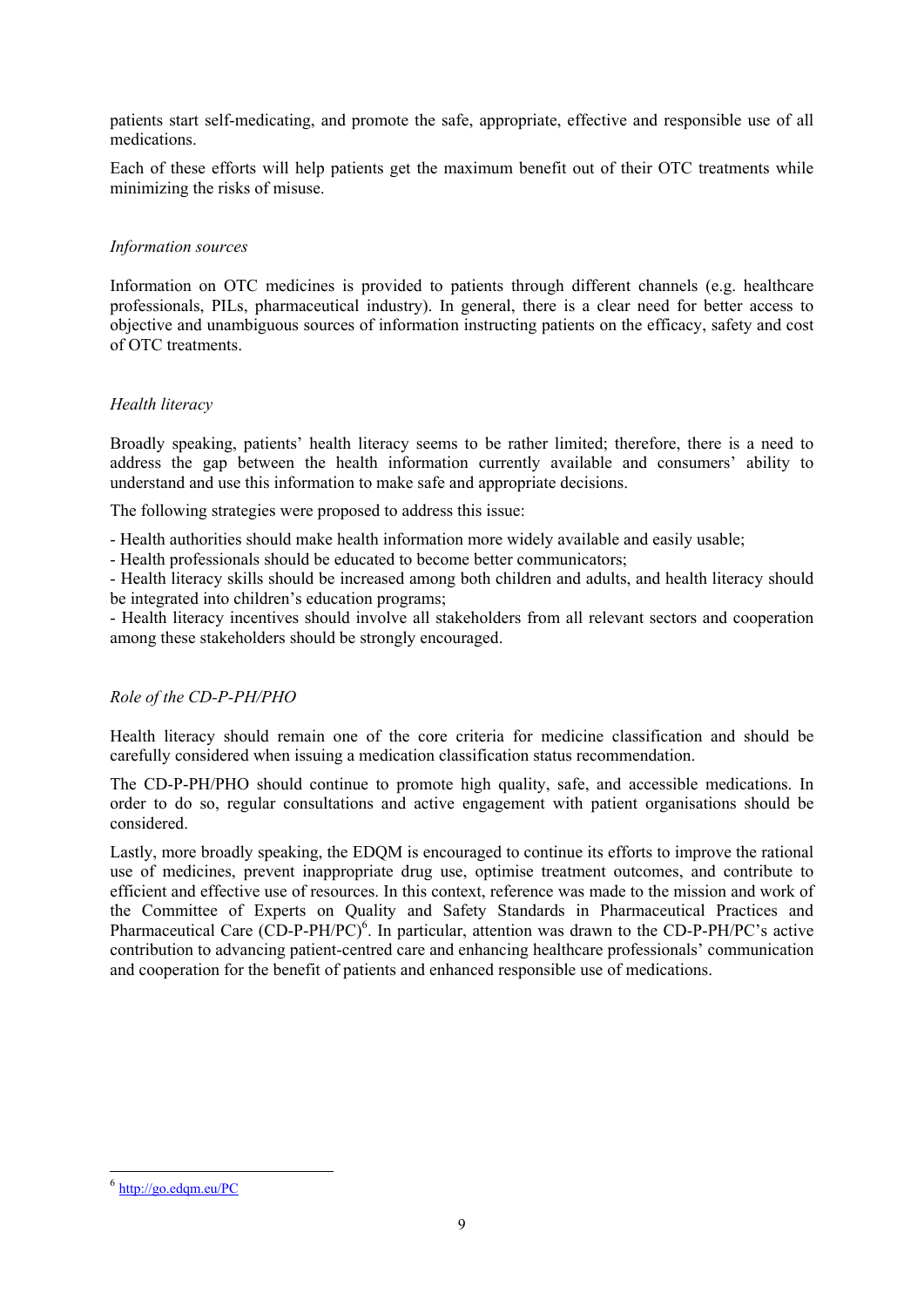#### **2. Distance Trade of Medicinal Products and New Modes of Medicinal Product Distribution**

#### **Breakout Session "Legal Dimension"**

Moderators: Ms Escribano Romero (AEMPS) and Mr Pongratz (AGES)

The following points were highlighted during this breakout session:

#### *Legislation*

To date, legislation concerning distance trade of medicinal products is limited in Europe. Therefore, further development of policies, plans and legislation that regulate sale at a distance of medicines is needed. While the entry into force of EU Directive 2011/62/EU could be seen as a legal instrument that resolves some of the current concerns across different countries in Europe, it should be borne in mind that this directive only applies in EEA member states and, therefore, in only some of the Council of Europe member states. Furthermore, different legal provisions could be in force in the different European countries, which may not be fully in line with those of EU Directive 2011/62/EU.

#### *Impact of distance trade of medicinal products on classification practices*

It was recalled that in 2011 the CD-P-PH/PHO had circulated a questionnaire focusing on the implications of electronic prescribing and new modes of medicine supply (e.g. e-pharmacies and nonpharmacy-outlets) on classification practices in the CoE member states. The Committee of Experts CD-P-PH/PHO was encouraged to carry out this survey again in order to keep abreast of any relevant developments that may have occurred in the member states since 2011 and which could have an impact on classification decisions. The survey outcomes, in turn, could support the CD-P-PH/PHO in the classification process and contribute to ensuring public health protection, and the safe and effective use of medicinal products.

## *Role of the CD-P-PH/PHO*

The *Melclass* database could serve as a reference tool to verify the classification status of medications in the different European countries. Therefore, the CD-P-PH/PHO is encouraged to actively work towards the completion of this database and ensure that the data are kept as state-of-the-art as possible.

#### **Breakout Session "Regulatory Dimension"**

Moderators: Mr Chiavoni (AIFA) and Ms Badoi (ANM)

The following points were highlighted during this breakout session:

#### *Sale at a distance*

Distance selling of medicinal products is still a relatively new mode of distribution.

EU Directive 2011/62/EU introduces tougher rules to improve the protection of public health with new harmonised measures at European level, which ensure that medicines are safe and trade in medicines is rigorously controlled.

In spite of the entry into force of the above directive, initiatives and provisions are still needed, at national and international level, to build a clearer picture of distance selling practices, clearly assess the benefits and risks for patients, and ensure the quality of online healthcare.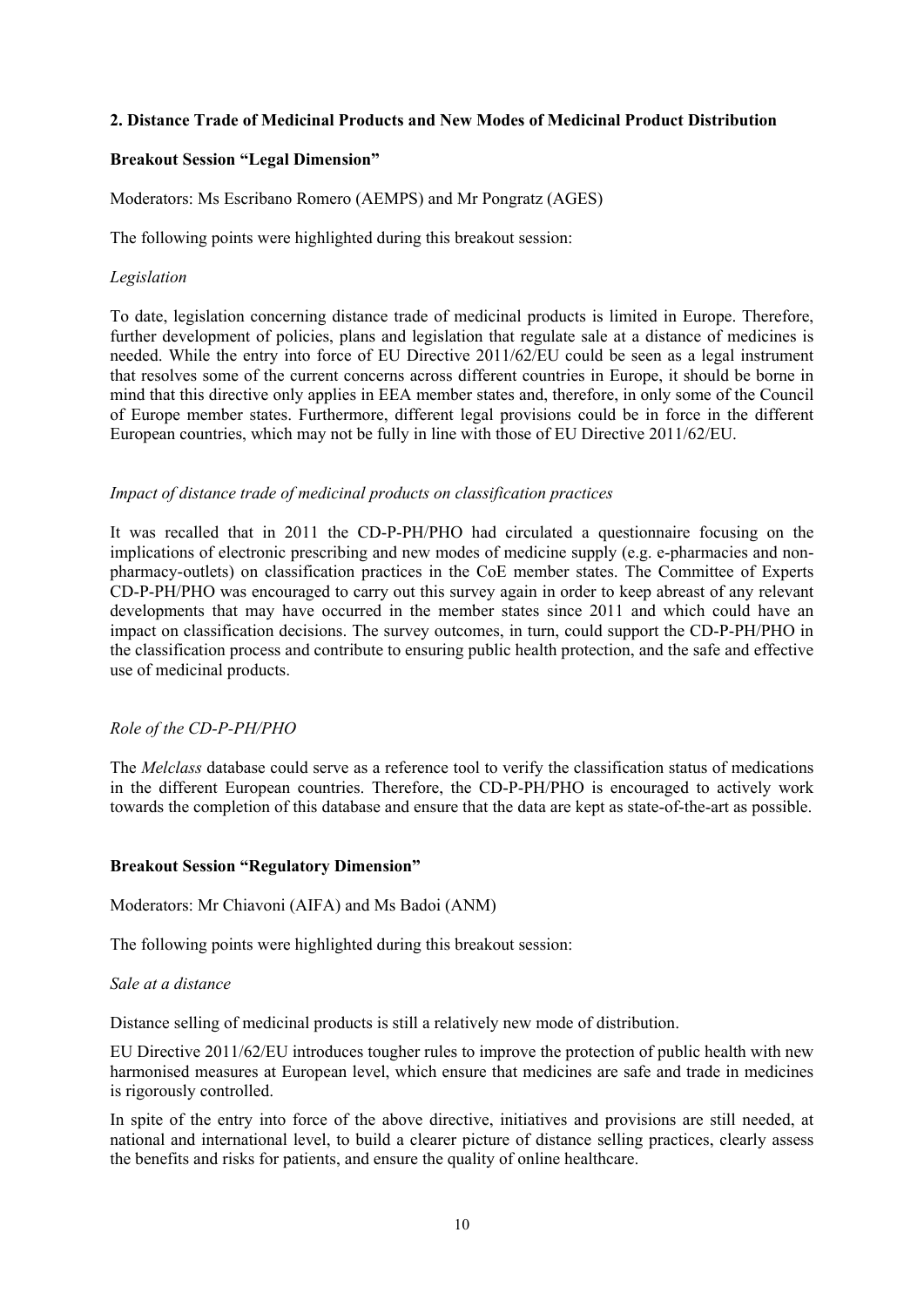#### *Classification status*

As soon as EU Directive 2011/62/EU is fully transposed in the EEA member states' national law, differences between member states in terms of the classification of medicinal products and the conditions for their supply could increase the number of applications for switches from prescription to OTC status. Health authorities should carefully evaluate such applications in accordance with national guidelines and legislation, and ensure that any such changes do not adversely affect public health or compromise the safe and effective use of medicinal products.

#### *Counterfeit medicines*

Illegal sale of medicinal products via internet poses significant risks to public health. To date, patient's awareness and knowledge of counterfeit medicines still appears to be limited. In order to safeguard and improve the quality of online healthcare, initiatives should be set up to provide legal certainty to business and citizens, heighten awareness of the risks related to counterfeit medicinal products supplied via internet, and guarantee the quality, efficacy and safety of medicinal products sold at a distance.

#### **Breakout Session "Social Dimension"**

Moderators: Ms Groves (IAPO), Mr Gritschneder (EAMSP) and Ms Meissner-Wantuch (Polish Ministry of Health)

The following points were highlighted during this breakout session:

#### *Patient awareness and needs*

Online pharmacies can be beneficial to patients (e.g. privacy, easy access to information, easy purchase of medications), but can also have numerous disadvantages (e.g. lack of patient-healthcare professional interaction, misdiagnosis, inappropriate use of medicines). In spite of the growth of this new mode of medication distribution, no clear and consistent information seems to be available to patients concerning the sale at a distance of medicinal products and its related risks. In particular, it seems that patients are not fully aware that products sold by online pharmacies may not have the same composition and quality as those supplied by community pharmacies and that the information they are given about these treatments may not be correct or appropriate.

In view of the above concerns, more research is recommended in order to better understand patients' needs with regard to sale at a distance of medicinal products as well as their awareness of its attendant risks, and to ensure that safe and high-quality medications are provided together with clear and comprehensible instructions on the careful and appropriate use of the purchased products.

Finally, to enhance the benefits and minimize the risks of online pharmacies, harmonised laws regulating the phenomenon, not only at the European level but also internationally, are strongly recommended.

#### *Role of the CD-P-PH/PHO*

The *Melclass* database contains non-binding recommendations for the legal classification of medicines. Nevertheless, the above database could be used at e-pharmacy level to verify the legal status of a medication in CoE member states.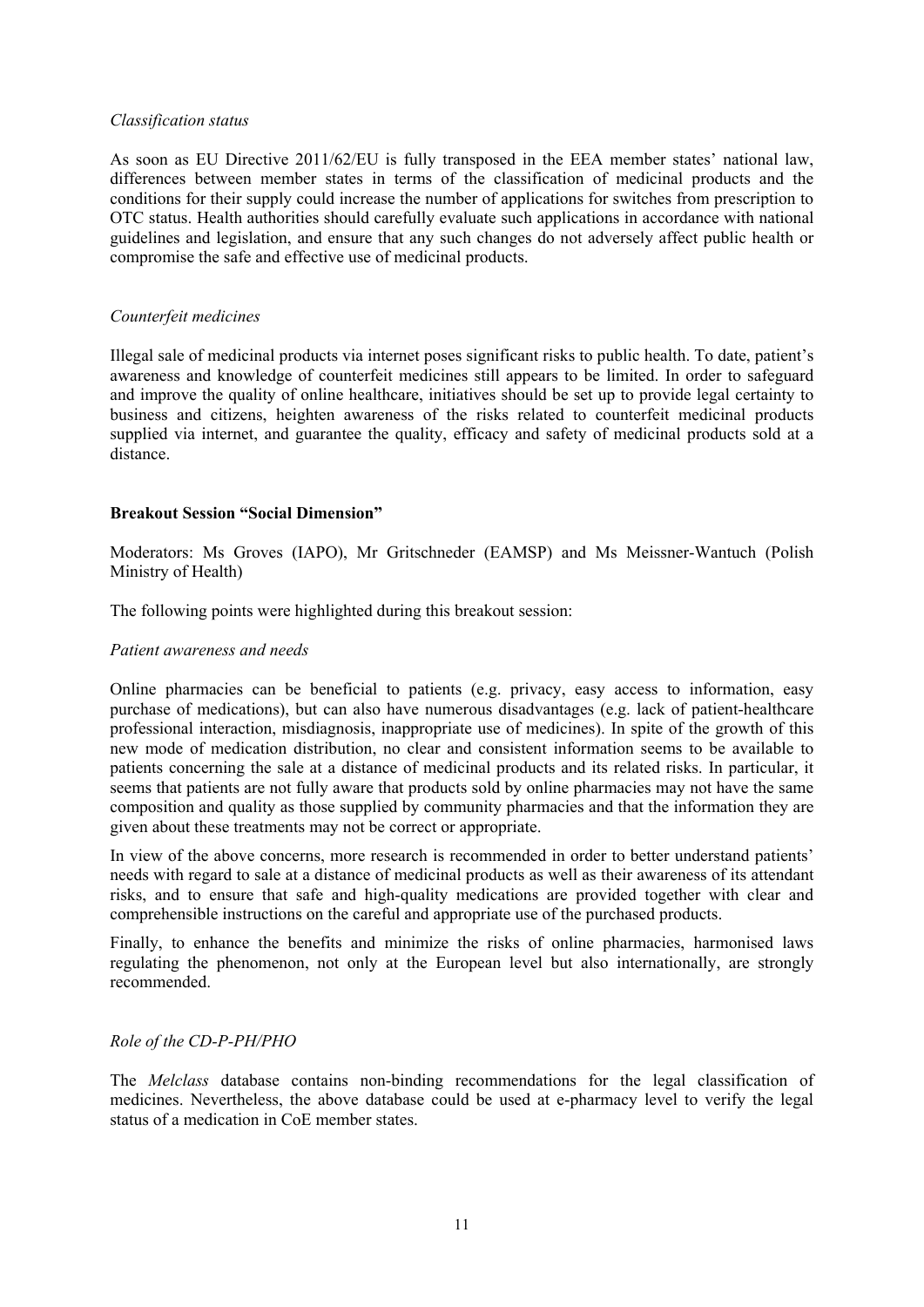In addition, when issuing recommendations on the classification of medicines, the CD-P-PH/PHO should take into consideration the fact that certain products could be sold over the internet and make sure that, if this is the case, its advice safeguards the appropriate and good use of medicines.

#### **3. Possible Regulations of Supply Modes of OTC Medicines into Pharmacy Only Medicines and General Sales Medicines**

#### **Breakout Session "Regulatory Dimension"**

Moderators: Ms Williams (MHRA) and Ms Hadjihamza (Government of the Republic of Macedonia Ministry of Health)

The following points were highlighted during this breakout session:

#### *GSL sales*

Where member states have a GSL category of medicines, it would be useful to have national information about the medicines which fall into this category, such as the definition and criteria for GSL classification, a list of GSL products, the decision-making process by which GSL classification is approved and the framework in which GSL medicines are available on the market.

Easier access to this information would be of interest to other regulatory agencies and stakeholders (e.g. healthcare professionals and patients).

#### *Health literacy*

Information about GSL medicines available in a member state should be readily available to members of the public to promote easier access to medicines.

In general, people using non-prescription medicines might have different levels of knowledge and understanding of self-medication. Therefore, PILs should provide high quality, consistent and easilyaccessible information in order to help patients make the appropriate choices. In addition, the information provided should truly meet patients' needs and, especially in case of GSL medicines, should convey key details for the safe and effective use of the product, as well.

## *Role of the CD-P-PH/PHO*

Information about the supply of GSL medicines could be collected from relevant member states by the CD-P-PH/PHO and included on the *Melclass* database area of the website, for example in the form of a hyperlink to the member state's website, if feasible.

More generally, the EDQM website publishes useful information about the activities of the CD-P-PH/PHO and the *Melclass* database; consideration could be given to including a feedback form for comments on substances and/or corrections to the database. This could facilitate the exchange of information between the CD-P-PH/PHO and other stakeholders around the *Melclass* database, and help make the dataset as complete and useful as possible.

## **Breakout Session "Industrial Dimension"**

Moderators: Mr Cranz (AESGP), Ms Derecque-Pois (GIRP) and Mr Chiavoni (AIFA)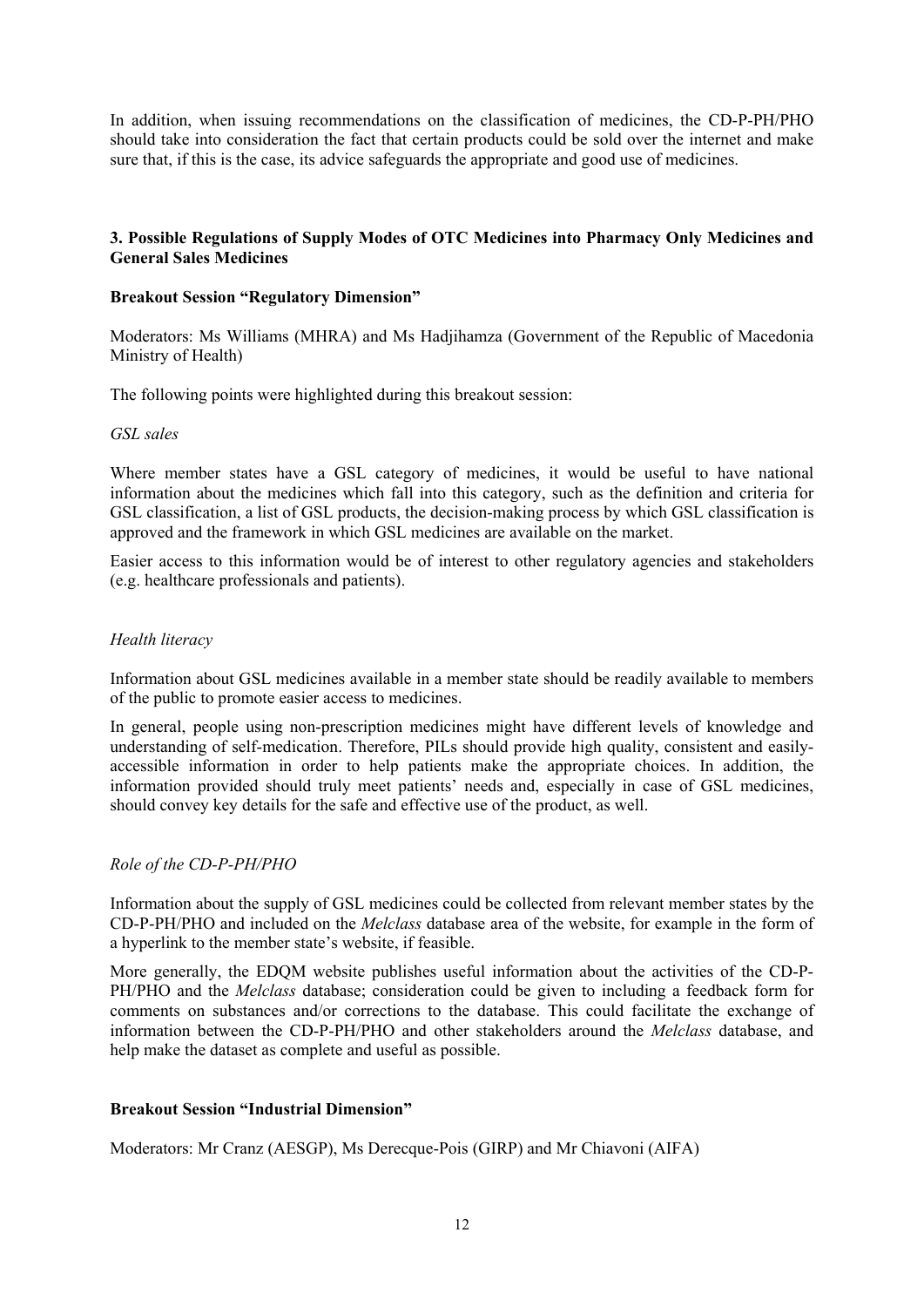The following points were highlighted during this breakout session:

#### *GSL sales*

Concerns were raised about the safety of the distribution of OTC medicines without the assistance of a pharmacist (i.e. GSL medications). In particular, attention was drawn to the following risks: sale of illegal and/or counterfeit medicines; spread of poor-quality medicines before adequate detection and intervention; failure to guarantee appropriate drug safety monitoring (pharmacovigilance); difficulties in ensuring prompt batch withdrawals; no face-to-face patient counselling.

Industry representatives reiterated their willingness to continue their collaboration with national competent authorities in order to ensure the safe and proper use of medications and public health protection.

Finally, it was underlined that the classification of medicines as regards their supply is a core competency of national health authorities; therefore, the final decision about the classification of OTC products into pharmacy-only or GSL medicines is taken by individual member states.

#### *Health literacy*

It was pointed out that, in some European countries, patients have higher levels of health literacy and, consequently, are able to make more informed decisions about the use of GSL medications.

To provide a general overview about the potential misuse of GSL medications, it was suggested that pharmacovigilance data collected in countries with and without GSL medicines should be compared.

To conclude, the Italian approach was mentioned as an example of a possible balance between patient empowerment and delivery of health information: in Italy, OTC medicines can be sold from nonpharmacy outlets but only if a pharmacist is present.

#### *Role of the CD-P-PH/PHO*

Given the different health literacy levels and needs in the Council of Europe member states, it is advisable that individual countries take their own final decision about the supply of OTC medicines as pharmacy-only and GSL products (based on an in-depth assessment of the national situation).

Finally, the Committee of Experts CD-P-PH/PHO is encouraged to continue to support national competent authorities in the medicines classification process, with the aim of harmonising the conditions for the supply of medicines in the Council of Europe member states.

#### **Breakout Session "Social Dimension"**

Moderators: Mr Chave (PGEU) and Ms Van der Biest (FAMHP)

The following points were highlighted during this breakout session:

#### *GSL sale*

Not all countries seem to be ready for GSL sales. This readiness is mainly dependent on patient education and the country's healthcare background.

For instance, in the United Kingdom, consumers have long been familiar with GSL medicines and many feel comfortable with taking decisions about their health and the medicines they need. In Ireland, GSL medications have also been available for a relatively long time and consumers are used to this type of product.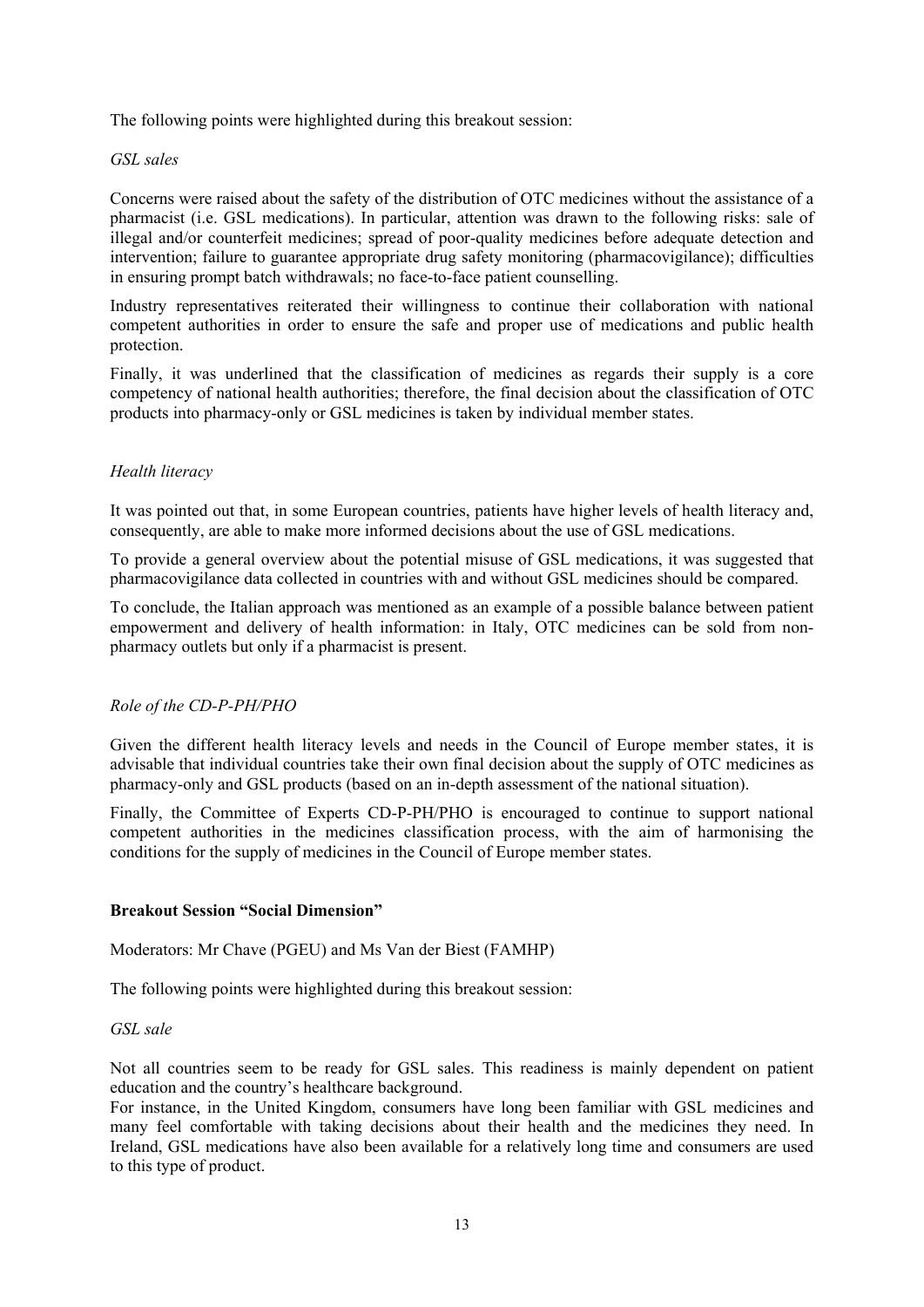Conversely, in many other countries, habits are different and the level of health literacy does not seem to support supply of GSL medicines. In particular, patients seem to be less aware of the benefits and risks of OTC medications and which could make it difficult for them to select the appropriate treatment.

In addition, in most European countries, OTC medicines are readily available because a wide network of pharmacies is in place. However, in countries where OTC accessibility is limited, the availability of GSL products could have advantages for patients. Nevertheless, it is important to point out that in some European countries the issue of drug availability is not restricted to OTC products, but also affects prescription-only medications. Therefore, more comprehensive measures should be established to help address shortages of both over-the-counter and prescription medications.

#### *Health literacy*

-

Health literacy plays a crucial role when it comes to GSL medicines. Given that health literacy was the main theme of the 1<sup>st</sup> session of the workshop, it was not discussed in detail in this breakout session. However, attention was drawn to the fact that health professionals, consumers, the pharmaceutical industry, and health authorities need to work in partnership if we are to achieve safe and appropriate medication use and, finally, enhanced health outcomes.

#### *Role of the CD-P-PH/PHO*

Given that not all countries in Europe seem to be ready for GSL medicines, it was suggested that the CD-P-PH/PHO should not expand its recommendations to further subdivide the OTC category into pharmacy-only and GSL medicines. Nevertheless, the restricted part of the *Melclass* database<sup>7</sup> could include data on pharmacy-only and GSL status in countries where the above supply conditions are in place. In addition, the possibility of making the *Melclass* database fully accessible to all users could also be considered.

Lastly, attention was drawn to the fact that the CD-P-PH/PHO issues recommendations if a given active substance used in a medicine for a specific therapeutic purpose is authorized in at least 3 countries. When issuing a recommendation, scientific, regulatory and social aspects of the supply conditions of medicines are taken into account whereas purely economic aspects are not considered. Recommendations are dialogue- and consensus-based. In the case of OTC medicines, the CD-P-PH/PHO currently provides recommendations about OTC supply under limited circumstances (e.g. restricted pack size, age limit, short-term treatment, etc.), which could be taken on board by authorities in countries where GSL distribution is authorised.

<sup>&</sup>lt;sup>7</sup> The *Melclass* restricted part is a password-protected area of the database. It contains details on the classification status of medicines in the member states. The password can be requested at this email address: melclass@edqm.eu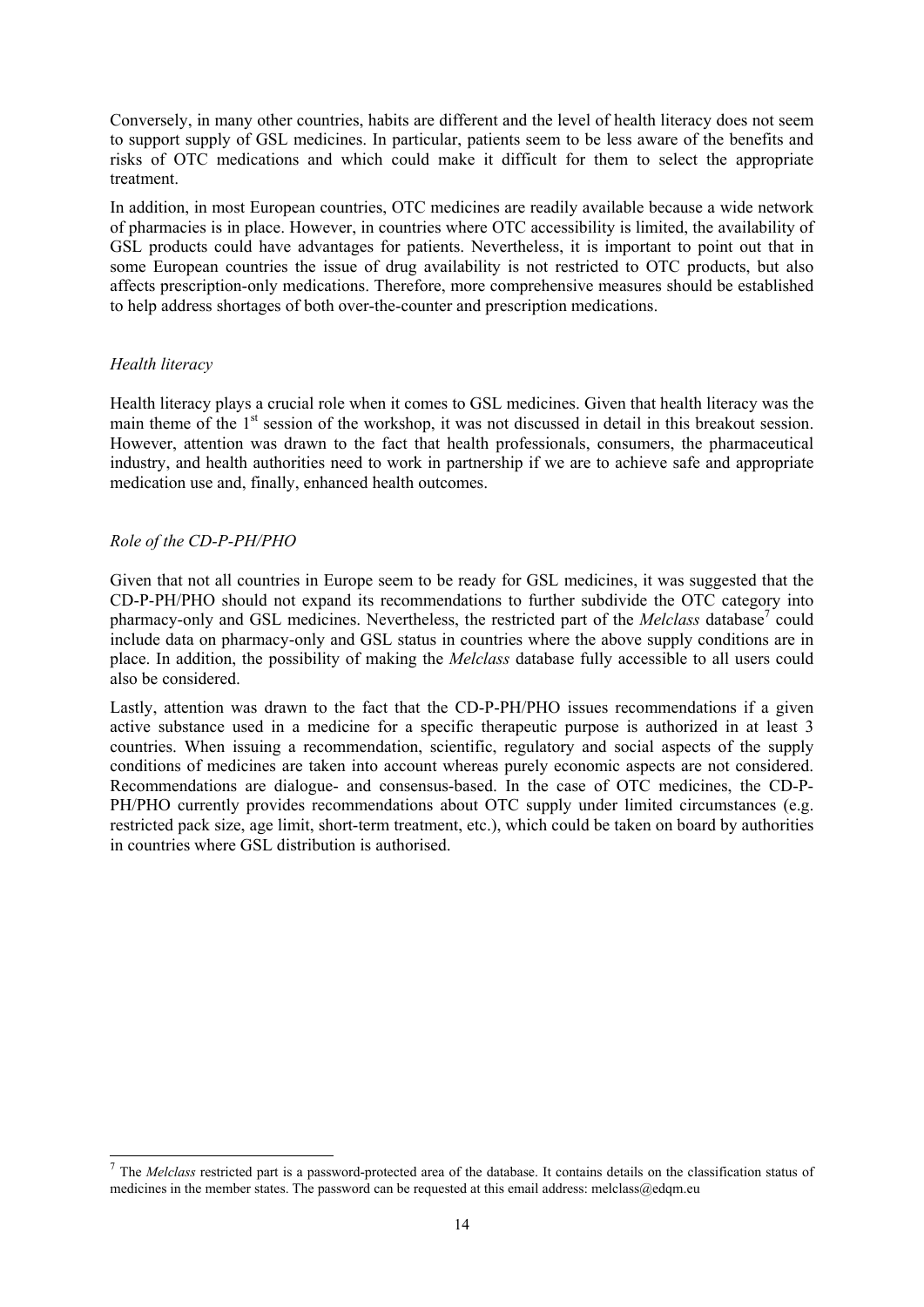# **Annexes**

# *Speakers*

Mr Ivica BELINA, Coalition of Associations in Healthcare – Croatia

Mr John CHAVE, Secretary General, Pharmaceutical Group of the European Union (PGEU)

Mr Marcello CHIAVONI, Pharmacist, Counterfeit Prevention Unit, Italian Medicines Agency (AIFA) – Italy

Mr Hubertus CRANZ, Director General, Association of the European Self-Medication Industry (AESGP)

Ms Monika DERECQUE-POIS, Director General, European Association of Pharmaceutical Full-line Wholesalers (GIRP)

Mr Gerald DZIEKAN, Director General, World Self-Medication Industry (WSMI)

Ms Belen ESCRIBANO ROMERO, Head of Department - Pharmaceutical Inspection and Enforcement Department, Spanish Agency of Medicines and Medical Devices (AEMPS) – Spain

Ms Zaide FRIAS, Head of Regulatory Affairs and Best Evidence and Head of Human Medicines Research and Development Support (ad interim), European Medicines Agency (EMA)

Mr Klaus GRITSCHNEDER, Deputy Director and Secretary General, European Association of Mail Service Pharmacies (EAMSP)

Ms Joanna GROVES, Chief Executive Officer, International Alliance of Patients' Organizations (IAPO)

Mr Miroslav HANŽEVAČKI, Medical Doctor, Health Center Zagreb-West – Croatia

Ms Susanne KEITEL, Director, European Directorate for the Quality of Medicines & HealthCare (EDQM)

Ms Tihana KRESO, Activity Coordinator, Croatian Alliance for Rare Diseases – Croatia

Ms Viola MACOLIC-SARINIC, Head of Agency, Agency for Medical Products and Medical Devices (HALMED) – Croatia

Mr Markus PONGRATZ, Expert Regulatory Affairs, Austrian Agency for Health and Food Safety (AGES) – Austria

Ms Amanda WILLIAMS, Expert Pharmaceutical Assessor Vigilance and Risk Management, Medicines and Healthcare products Regulatory Agency (MHRA) – United Kingdom

## *Expert Workshop Organising Committee*

#### Delegations of the CD-P-PH/PHO

Ms Simona BADOI, Head of National Procedure Department, National Agency for Medicines and Medical Devices (ANM) – Romania